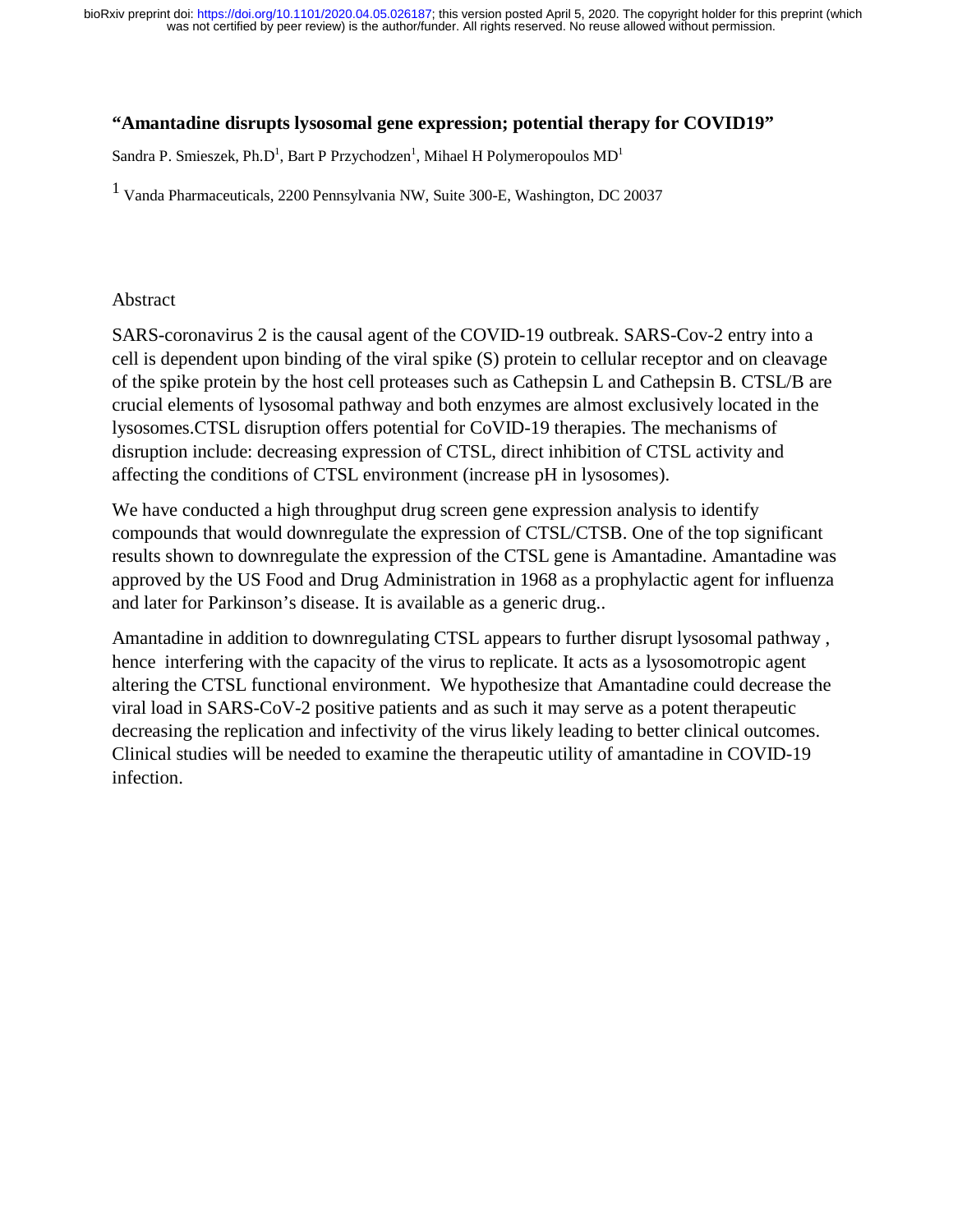#### **Introduction**

Recently a novel type of highly virulent beta-coronavirus was discovered in patients with pneumonia of unknown cause. Severe acute respiratory syndrome coronavirus (SARS-CoV-2) as detected by sequencing of the samples was found to be the cause of a severe respiratory disease in humans<sup>1</sup>. The outbreak of COVID-19 resulted in a global epidemic with the number of confirmed cased surpassing 722,000 in March 2020. The SARS-CoV-2 genome shares about 80% similarity with SARS-CoV and is even more similar (96%) to the bat coronavirus BatCoV RaTG13<sup>2</sup>. Coronaviruses are characterized by large genetic diversity and frequent recombination of their genomes, hence pose a challenge in terms of public health, currently based on 1455 viral genomes and predicted 24.5 genetic substitutions per year<sup>3</sup>.

Understanding the mechanism of action of the virus is a fundamental step in delineating the optimal therapeutic agents. Similar to SARS-CoV, SARS-Cov-2 enters the cell by the means of binding of cellular receptor(s) including the Angiotensin-converting enzyme 2 (ACE2) membrane bound protein<sup>4</sup>. ACE2 is a type I membrane protein expressed in lungs, heart, kidneys and intestine and decreased expression of ACE2 is associated with cardiovascular diseases<sup>2,5</sup>. The structural basis for this recognition has been recently mapped out and the cryo-EM structure of the full length viral spike protein that targets human ACE2 complex has been reported<sup>2</sup>. The authors show that viral S protein binds ACE2 at least 10 times more tightly, when compared to the spike protein of the previous SARS-CoV strain. The viral spike glycoprotein (S protein) mediates receptor recognition<sup>6</sup>. Recently the 3.5-angstrom-resolution structure of the S protein has been described<sup>6</sup>. The S protein is cleaved into two subunits: S1 and S2. This cleavage of S proteins by host proteases is critical for viral infection<sup>2</sup> and its exist from cell via lysosomes.

Host protease dependence of SARS-CoV-2 entry is a critical step. SARS-CoV takes advantage of the endosomal cysteine proteases cathepsin B and L (CTSL and CTSB)<sup>7,8</sup>. Cathepsin L is a peptidase that preferentially cleaves peptide bonds with aromatic residues in P2 and hydrophobic residues in P3 position<sup>9</sup>. CTSL is active at pH 3-6.5, in the presence of thiol and its enzymatic stability is dependent on ionic strength<sup>9</sup>. Cathepsin L proteolysis was shown to be important mechanism during Ebola as well as SARS-CoV outbreak in processing viral glycoprotein before cell membrane fusion<sup>8</sup>. Specifically, the S protein is cleaved by host cell proteases, exposing a fusion peptide of the S2 domain. This leads to the fusion of viral and cellular membranes and the release of the viral genome into the cytoplasm of the host cell.

Cleavage of the S protein occurs between the S1 and S2 domains and subsequently within the S2 domain (S2') proximal to the fusion peptide. Cleavage at both sites is believed to be necessary for viral entry into a host cell. The S1/S2 cleavage site of SARS-CoV-2 is between the threonine and methionine at positions 696 and 697. This S1/S2 cleavage site is identical to that of SARS-CoV which has been shown to be cleaved by cathepsin L (CatL or CTSL), a lysosomal cystein protease encoded by the CTSL1 gene. SARS-CoV-2 also has a furin-like protease cleavage site not found in SARS-CoV, between the arginine and serine at positions 685 and 686.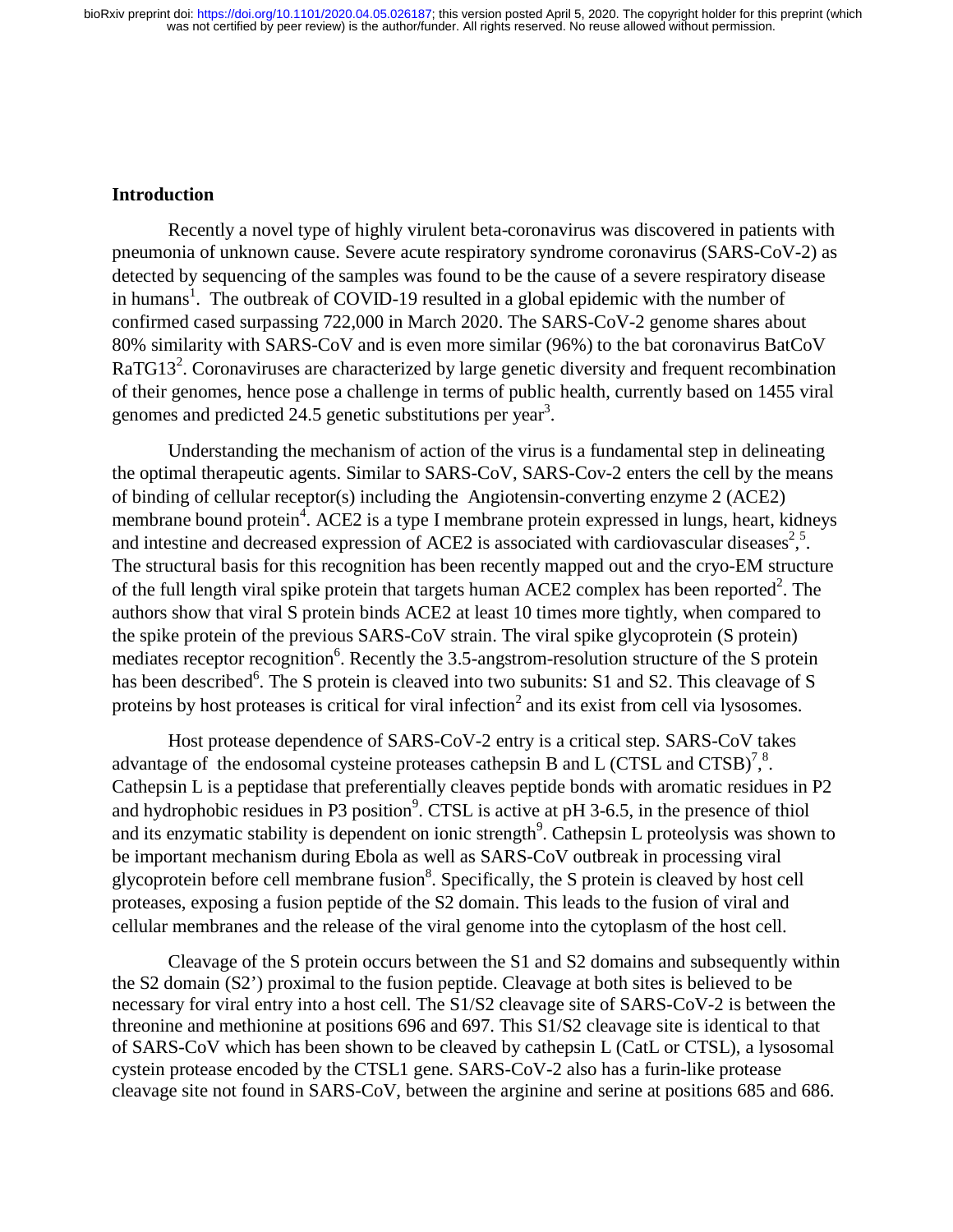This site may be cleaved by furin during viral egress. The S protein of SARS-CoV-2 might be also primed by  $TMPRSS2^4$ . Inhibition of  $TMPRSS2$  has been shown to suppress  $SARS-CoV$ infection. Furthermore (TMPRSS2), whose expression does correlate with SARS-CoV infection in the upper lobe of the lung<sup>10</sup>. Interfering with the spike protein processing by the host cell, whether by affecting the environment or modulating gene expression levels, hence offers a potential therapeutic strategy.

Genetic variation in CTSL gene could in theory affect the propagation capacity of the virus. Furthermore CTSL polymorphisms could affect the susceptibility to SARS-CoV-2 where for example individuals with certain genetic variant have reduced expression of Cathepsin L and in turn could be protected or have lower viral titers. Additionally, elements of hosts MHC I and CTL mediated immune responses might affect viral proliferation $11$ . There are susceptibility factors spanning from ethnicity background to age related groups, to comorbid conditions<sup>12</sup>.

Novel therapeutics identified by high throughput screening assay shown to block the cleavage of CoV2 S (Spike) protein by Cathepsin L,Cathepsin B or TMPRSS2 (or any other protease) at predicted/selected binding sites will be a viable approach to functionally target and limit SARS-CoV-2 virus. Other therapeutic mechanisms of action could involve lowering or modulating the expression of CTSL or affecting the conditions of the CTSL lysosomal environment by modulating pH. Here we test agents that could help identify potential therapeutic agents with the capacity to decrease expression of the CTSL gene. We discuss the identification of 5 such agents and in particular Amantadine as one such compound and propose that further clinical studies should be conducted to examine whether amantadine could be useful in treating patients with COVID-19 infection.

## RESULTS

## **Drug screen**

To discover potential, pharmaceutical agents able to modulate molecular signatures implicated in SARS-CoV and SARS-CoV2 patho-physiology, we have screened 466 compounds belonging to 14 different therapeutic classes (Supplemental fig xx). Screening was conducted using human, retinal pigment epithelia cell line (ARPE-19) and gene expression changes were collected across 12,490 genes. The ARPE-19 cell line was initially selected as a well suited model for the study of compounds that affect neuronal type cells, in particular antipsychotics. ARPE-19 expresses a variety of well known, neuronal, cell surface receptors that include the dopamine receptor D2, the serotonin receptors 1A, 2A, and 2C, the muscarinic receptor M3, and the histamine receptor H1. Here we describe the discovery of a CTSL/B, lysosomotropic signature which might give insights into the therapeutic potential of these drugs.

We analyzed expression profile of CTSL across all 466 drugs tested. In order to find positive hits we selected only those results that caused decrease of CTSL expression by at least 33% (1.5 fold down). Top drug targets (Table1) consisted of drugs from various therapeutic areas – muscle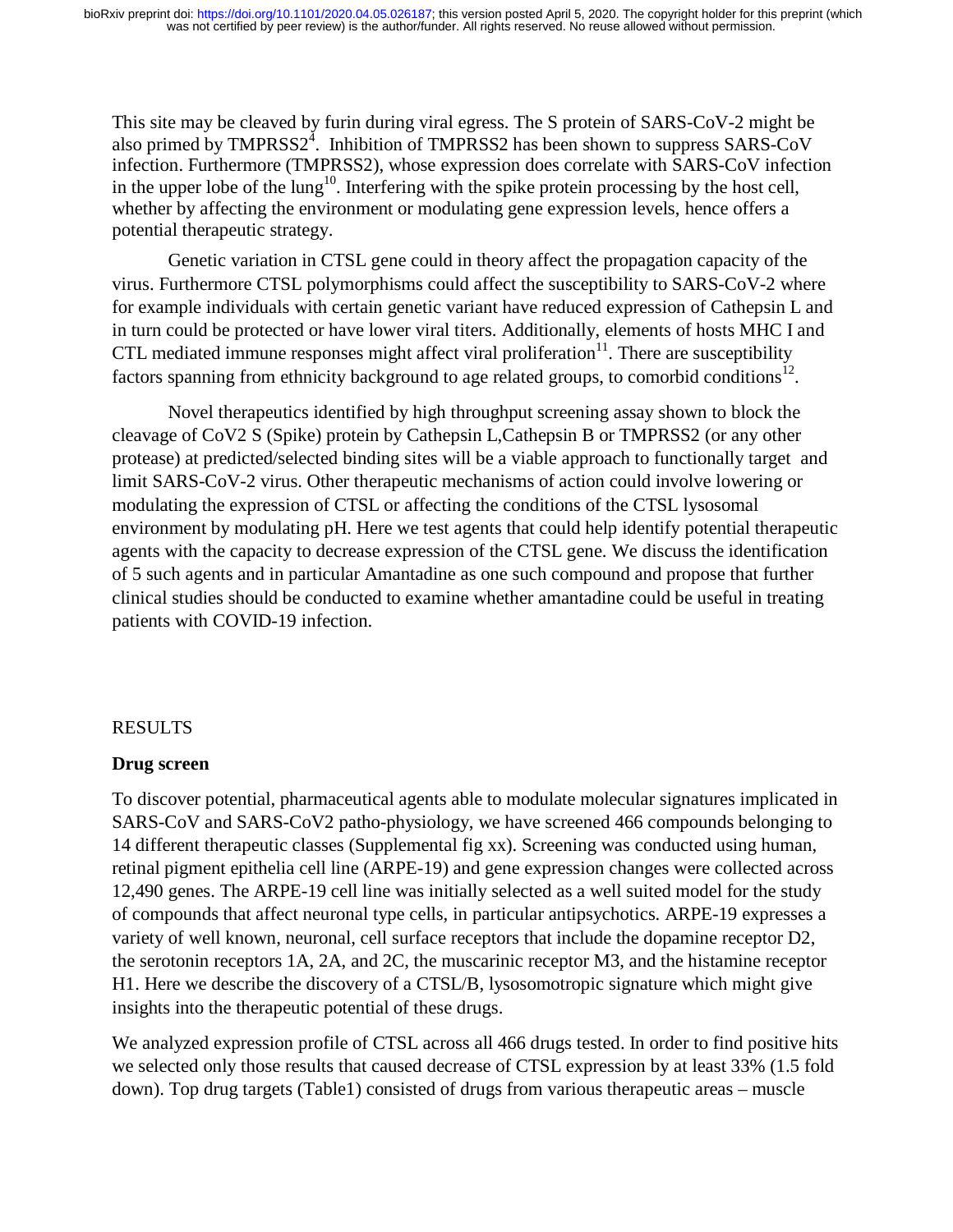relaxer, antihistamine, anti-epileptic, anticholirgenic and antiviral. There were no drugs that would decrease CTSL expression by more than 40%. Among the top results, Amantadine, is a known and safe antiviral agent that was previously used to treat patients with influenza A.

Amantadine hydrochloride (among the top drugs (within top 5 of 466) with a log2 difference is), is lysosomotropic alkalinizing agent. Physical chemical properties of amantadine leading to lysosomal accumulation<sup>13</sup>.. Lysosomotropic drugs affect lysosomes by pH alteration, Block of  $Ca<sup>2+</sup>$  signaling, Lysosomal membrane permeablilizations, Enzyme activity inhibition, Storage material accumulation<sup>14</sup>. Amantadine behaves as a lysosomotropic substance that passes easily through the lysosome membrane and accumulates in it. It could lower the pH of lysosome thus inhibit the protease activities<sup>15</sup>. Amantadine can also block the assembly of influenza virus during viral replication. Moreover amantadine may directly affect viral entry in direct manner down-modulating CTSL and other lysosomal pathway genes. The PK profile of the drug makes it particularly. Amantadine HCl IR is available as a 100-mg tablet (equivalent to 81 mg base amantadine) and 50 mg/5 mL syrup (equivalent to 40 mg/5 mL base amantadine), and is typically administered twice daily<sup>16</sup>.

Since CTSL was not the top differentially expressed transcript, we decided to extend our analysis to all the genes that were downregulated by amantadine. Among the top 500 differentially expressed probes (383 genes, all with at least 50% expression reduction) we have found 21 genes were related to lysosome (GO:005764, p=2.49x10-5) Moreover a number 1 top significant pathway by ENRICHR enrichment analysis is KEGG lysosome. Amantadine's significant effect on lysosome pathway genes is shown on Figure 1 and Table 2.

We investigated natural variation of CTSL expression across ethnicities, focusing on common and rare variants. The Genotype-Tissue Expression (GTEx) project provides genotype information and gene expression levels across 49 human tissues from 838 donors, allowing us to examine the expression patterns of CTSL, both across tissues as well as across individuals. Figure 2 shows expression of CTSL across different organs and associated cell types. CTSL is widely expressed in many crucial organs (high in lungs, in nerve tibial, adipose, artery, whole blood and several others). Looking at eQTL variants in CTSL, we have found a very significant and lung specific (rs2378757) variant conferring highly variable expression. The genotype (supp fig) confers lower baseline expression and is likely associated with a better response and conversely higher expression perhaps higher viral load. We observe presence of series of splice QTLs hence variants affecting splicing ratios of transcripts such as rs114063116 significant and present in the lungs tissues. CTSL GTEx analysis points to potential protection or susceptibility of certain individuals. Interestingly the alternative splicing of the CTSL transcript in the lung further displays tissue specific regulatory programs (S.Fig1). A recent functional study points to a common variant in *CTSL* in the proximal *CTSL1* promoter, (position C-171A), confirmed to alter transcription via alteration of the xenobiotic response element<sup>17</sup>. This and similar other variants likely affect natural diversity in baseline expression hence viral fitness at cell entry of SARS-Cov-2. Additionally, we checked in the gnom $AD^{18}$  database the number of rare variants and variation tolerance status of CTSL. The results show that there are on average 167 missense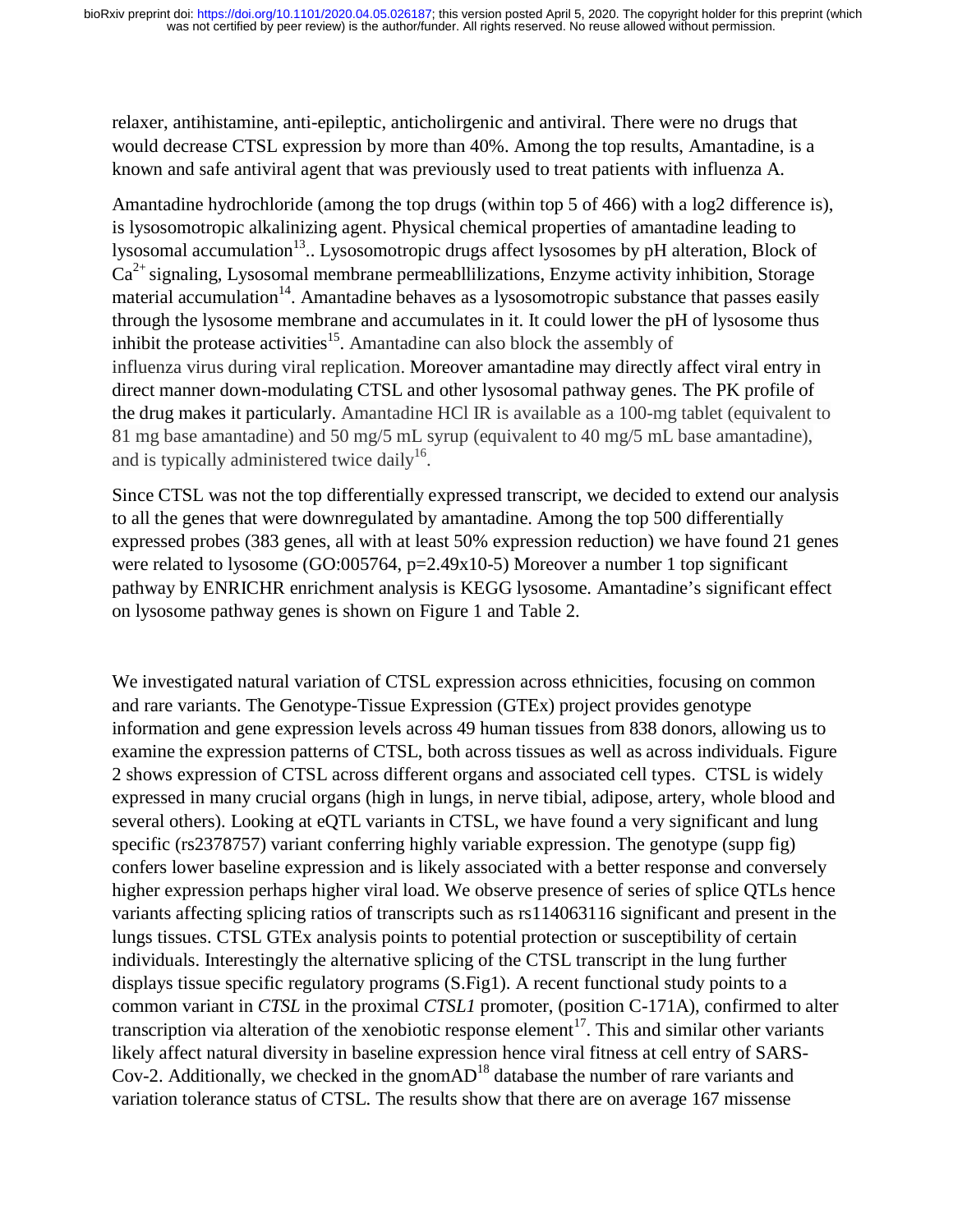variants in CTSL and the gene is predicted to be loss-of-function variant tolerant with a pLI of 0.01. Together with significant eQTLs this indicates large effect of genetic variation on CTSL expression and variation thereof. TMPRSS2 is also widely expressed in multiple tissues including those in the GI system, lung, and kidney. The high expression of *CTSL* and *TRMPSS2* transcripts in a series of organs could explain the viral manifestation in these tissues such as recent studies showing viral presence in stool samples from infected individuals<sup>19</sup> as well as effects of the virus seen across tissues. This is assuming that there is enough ACE2 expression on the tissue for viral S protein to bind and target the cell.

## **Discussion**

Decreasing the expression of enzymes is likely a potential mechanism that would lower the capacity of the virus to exit the cell. Another viable option is lysosomal dysfunction .that can interfere in many ways with viral replication because this is where the virus is going to get assembled and get ready for subsequent replication. Given one is able to perturb the lysosomes, their function or microenvironment, you may offer protection from the virus or decrease the severity of the symptoms. Having seen that amantadine does not only down-regulate Cathepsin L, but a number of key lysosomal enzymes, we can now hypothesize that lysosomal dysfunction induced by amantadine administration can be protective from viral entry and replication. Our hypothesis that people with certain lysosomal storage diseases are resistant to one of these viruses. Along these lines there is suggestive evidence for this to be true. NPC1 (Neimman Pick type C, storage, cholesterol transport disorder) offers resistance to Ebola in patient cell lines<sup>20</sup>, <sup>21</sup>. Even more interesting in the attached article, bats show selective sensitivity to Ebola versus Marburg viruses

Interfering with the lysosomal milieu can have protective effects from coronavirus which we know uses cathepsin L, a pH sensitive enzyme, to process the cleavage of the spike protein. Amantadine would be predicted by physical and chemical properties to accumulate in the lysosomes and raise a the pH, likely enough to interfere with cathepsin L function. The gene expression pattern reported in this paper suggests that a more general lysosomal program is down-regulated, likely through a common set of transcription factors. Amantadine could hence be used as a potent agent to decrease viral load if administered early enough in the course of the COVID-19 infection. Accumulation in lysosomes, If effective, could reduce viral load, may decrease intra-host organ spread and decrease associated disease severity and progression.

Further studies including clinical trials would be required in order to examine the role of amantadine administration as a treatment for COVID-19.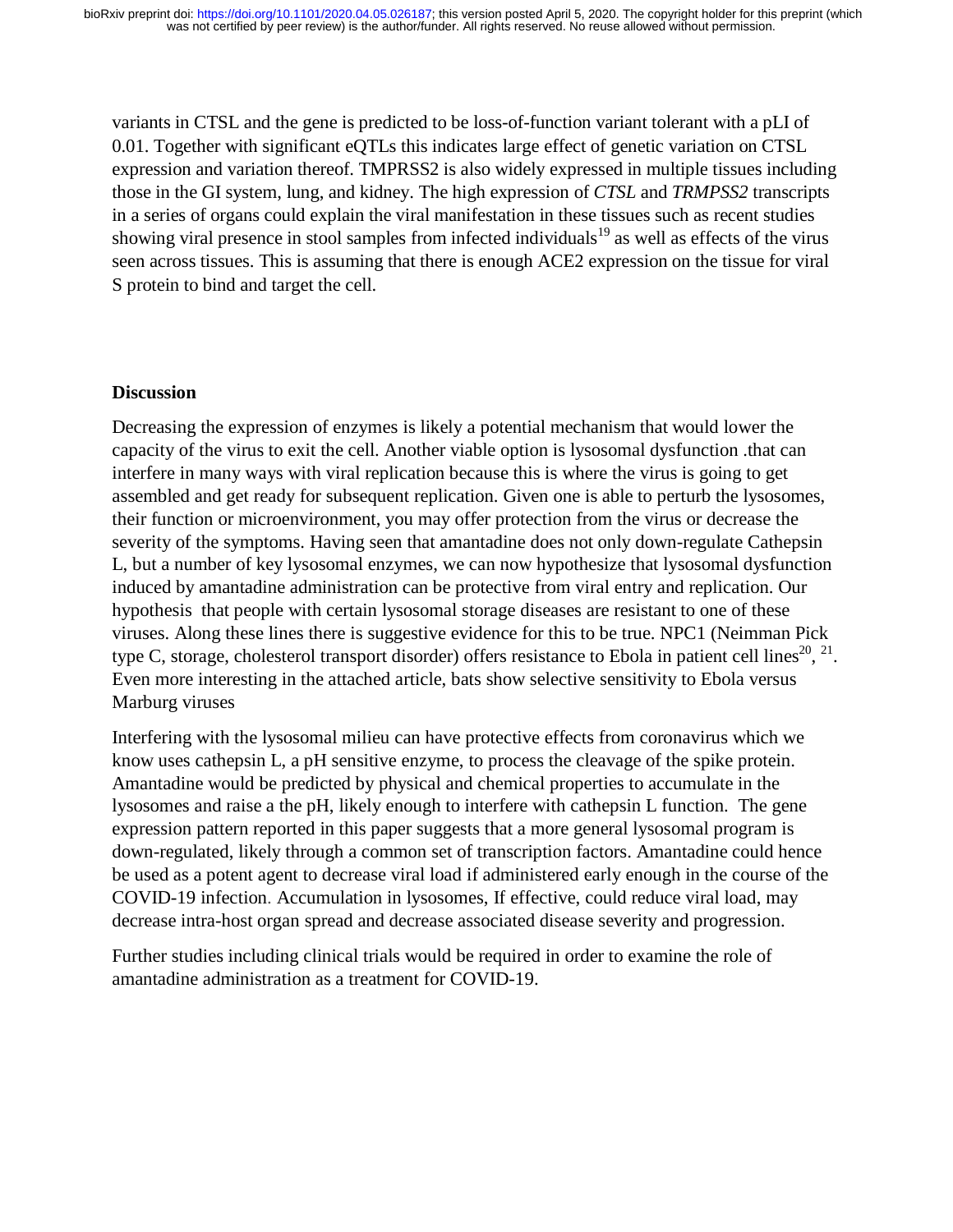### **Materials and Methods**

## **Cell culture and drug treatment**

Drug screen was the same one as used in the previous study<sup>22</sup>. The retinal pigment epithelia cell line, ARPE-19/HPV-16, was chosen to establish a database of drug profiles because of its noncancerous, human origin, with a normal karyotype. It can also be easily grown as monolayer in 96-well plates. Cell lines were propagated according to supplier's specifications (ATCC Manassas, VA). Compounds were obtained from Sigma (St. Louis, MO) or Vanda Pharmaceuticals (Washington, DC). Cells were aliquoted on 96-well plates (~2×10e5 cells/well) and incubated for 24 h prior to providing fresh media with a drug, or the drug vehicle (water, dimethyl sulfoxide, ethanol, methanol, or phosphate-buffered saline solution). Drugs were diluted 1000 fold in buffered Advanced D-MEM/F-12 culture medium (Invitrogen, Carlsbad, CA) containing nonessential amino acids and 110 mg/L sodium pyruvate. In these conditions, no significant changes of pH were expected, which was confirmed by the monitoring of the pH indicator present in the medium. A final 10 μM drug concentration was chosen because it is believed to fit in the range of physiological relevance<sup>22</sup>). Microscopic inspection of each well was conducted at the end of the treatment to discard any samples where cells had morphological changes consistent with apoptosis. We also verified that the drug had not precipitated in the culture medium.

## Gene expression

Cells were harvested 24 h after treatment and RNA was extracted using the RNeasy 96 protocol (Qiagen, Valencia, CA). Gene expression for 22,238 probe sets of 12,490 genes was generated with U133A2.0 microarrays following the manufacturer's instructions (Affymetrix, Santa Clara, CA). Drugs were profiled in duplicate or triplicate, with multiple vehicle controls on each plate. A total of 708 microarrays were analyzed including 74 for the 18 antipsychotics, 499 for the other 448 compounds, and 135 for vehicle controls. The raw scan data were first converted to average difference values using MAS 5.0 (Affymetrix). The average difference values of both treatment and control data were set to a minimum threshold of 50 if below 50. For each treatment instance, all probe sets were then ranked based on their amplitude, or level of expression relative to the vehicle control (or average of controls when more than one was used). Amplitude was defined as the ratio of expression (t−v) / [(t+v) / 2] where t corresponds to treatment instance and v to vehicle instance. Each drug group profile was created using our novel Weighted Influence Model, Rank of Ranks (WIMRR) method which underscores the rank of each probe set across the entire gene expression profile rather than the specific change in expression level. WIMRR takes the average rank of each probe set across all of the members of the group and then reranks the probe sets from smallest average rank to largest average rank. A gene-set enrichment metric based on the Kolmogorov– Smirnov (KS) statistic. Specifically, for a given set of probes, the KS score gives a measure of how up (positive) or down (negative) the set of probes occurs within the profile of another treatment instance.

### **Acknowledgements**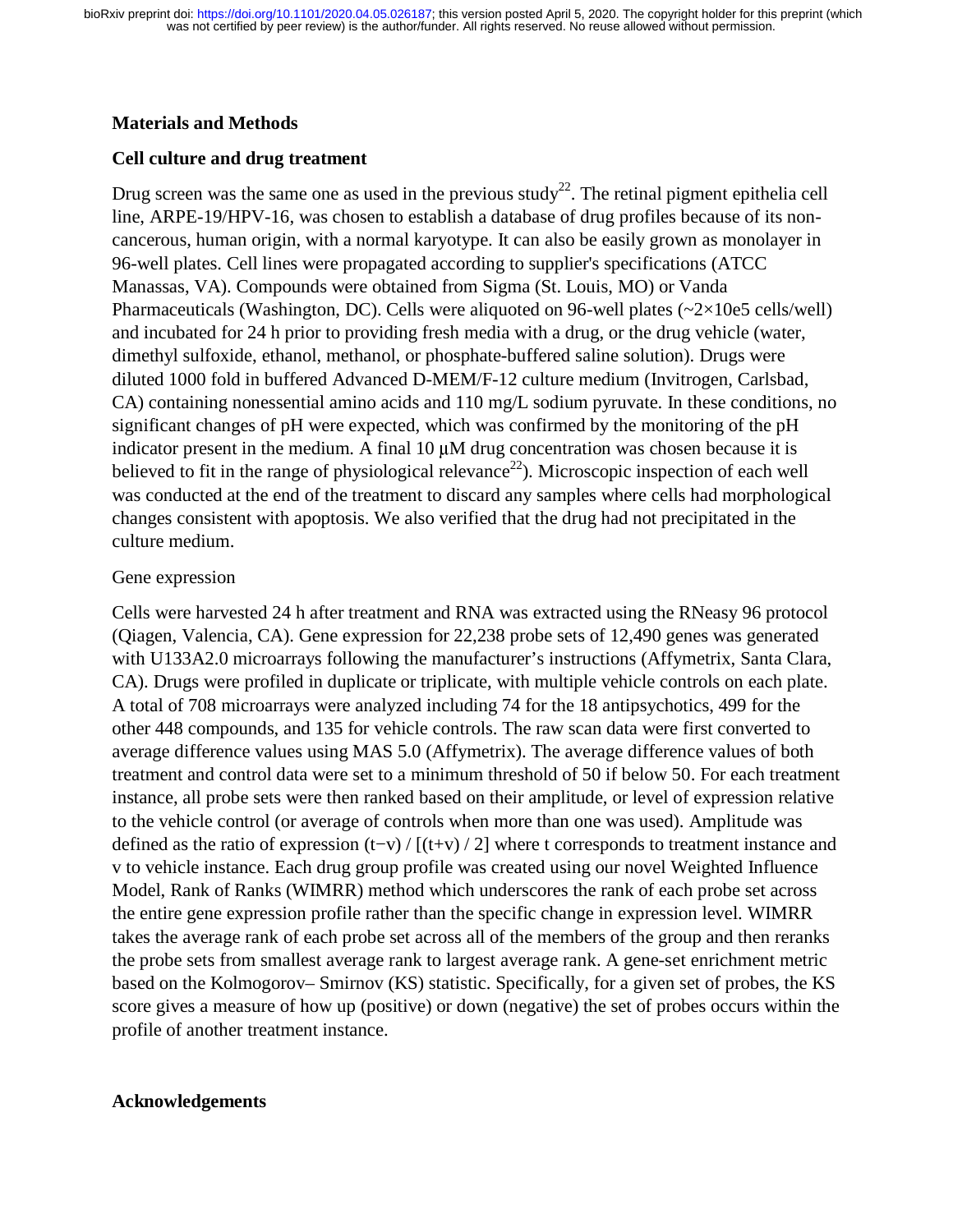We thank the investigators and patients who participated in this study.

**Funding sources**: Vanda Pharmaceuticals

### **References**

- 1. Zhu, N. *et al.* A Novel Coronavirus from Patients with Pneumonia in China, 2019. *N. Engl. J. Med.* **382**, 727–733 (2020).
- 2. Yan, R. *et al.* Structural basis for the recognition of the SARS-CoV-2 by full-length human ACE2. *Science* (2020). doi:10.1126/science.abb2762
- 3. Hadfield, J. *et al.* Nextstrain: real-time tracking of pathogen evolution. *Bioinformatics* **34**, 4121–4123 (2018).
- 4. Hoffmann, M. *et al.* SARS-CoV-2 Cell Entry Depends on ACE2 and TMPRSS2 and Is Blocked by a Clinically Proven Protease Inhibitor. *Cell* **0**, (2020).
- 5. Lonsdale, J. *et al.* The Genotype-Tissue Expression (GTEx) project. *Nat. Genet.* **45**, 580– 585 (2013).
- 6. Wrapp, D. *et al.* Cryo-EM structure of the 2019-nCoV spike in the prefusion conformation. *Science* **367**, 1260–1263 (2020).
- 7. Simmons, G. *et al.* Inhibitors of cathepsin L prevent severe acute respiratory syndrome coronavirus entry. *Proc. Natl. Acad. Sci.* **102**, 11876–11881 (2005).
- 8. Elshabrawy, H. A. *et al.* Identification of a broad-spectrum antiviral small molecule against severe acute respiratory syndrome coronavirus and Ebola, Hendra, and Nipah viruses by using a novel high-throughput screening assay. *J. Virol.* **88**, 4353–65 (2014).
- 9. Kirschke, H. Cathepsin L. *Handb. Proteolytic Enzym.* 1808–1817 (2013). doi:10.1016/B978-0-12-382219-2.00410-5
- 10. Matsuyama, S. *et al.* Efficient activation of the severe acute respiratory syndrome coronavirus spike protein by the transmembrane protease TMPRSS2. *J. Virol.* **84**, 12658– 64 (2010).
- 11. Herst, C. *et al.* An Effective CTL Peptide Vaccine for Ebola Zaire Based on Survivors' CD8+ Targeting of a Particular Nucleocapsid Protein Epitope with Potential Implications for COVID-19 Vaccine Design. *bioRxiv* 2020.02.25.963546 (2020). doi:10.1101/2020.02.25.963546
- 12. Takahashi, Y., Haga, S., Ishizaka, Y. & Mimori, A. Autoantibodies to angiotensinconverting enzyme 2 in patients with connective tissue diseases. *Arthritis Res. Ther.* **12**, R85 (2010).
- 13. Kornhuber, J. *et al.* Lipophilic cationic drugs increase the permeability of lysosomal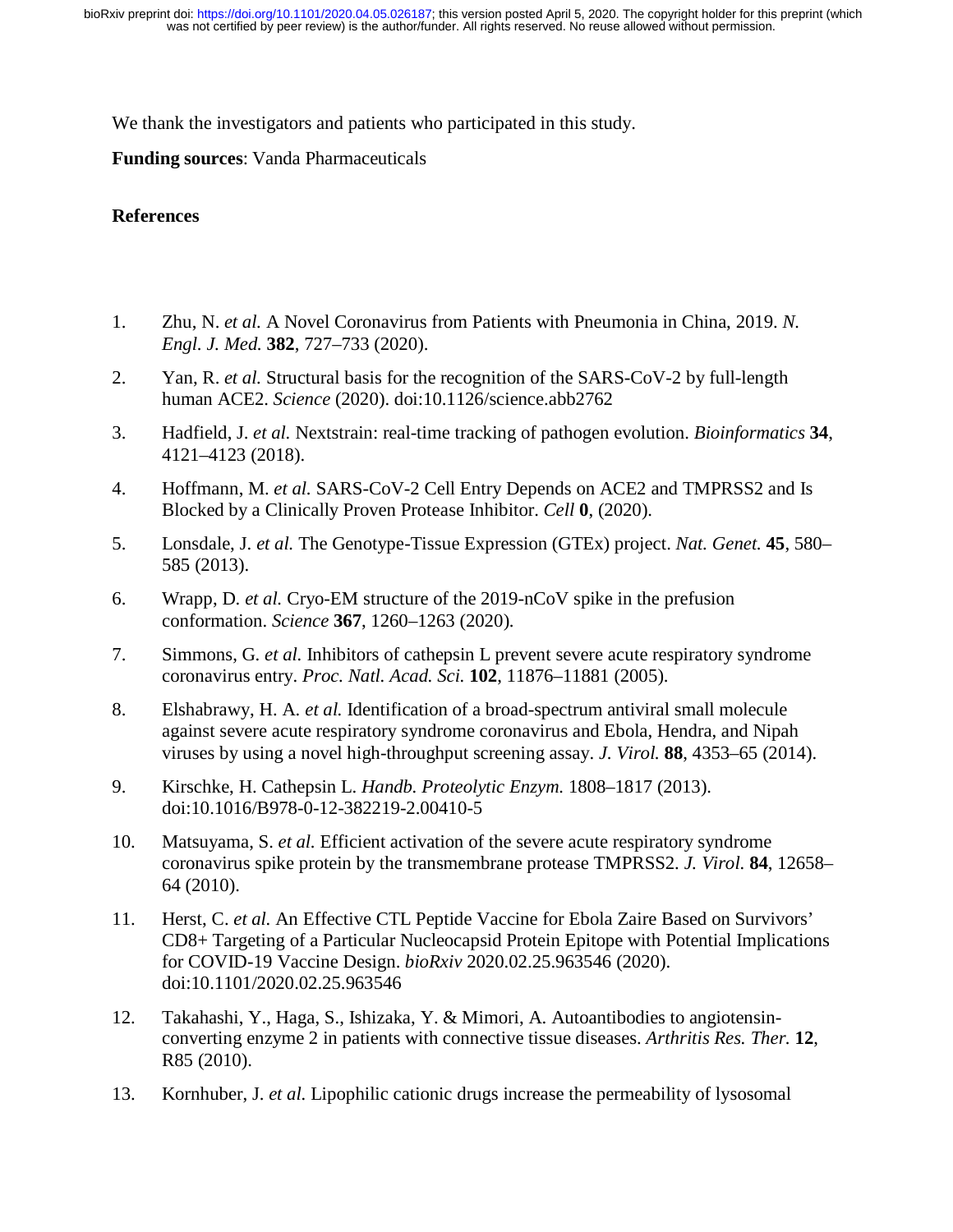membranes in a cell culture system. *J. Cell. Physiol.* **224**, 152–64 (2010).

- 14. Pisonero-Vaquero, S. & Medina, D. L. Lysosomotropic Drugs: Pharmacological Tools to Study Lysosomal Function. *Curr. Drug Metab.* **18**, 1147–1158 (2018).
- 15. Duff, K. C., Cudmore, A. J. & Bradshaw, J. P. The location of amantadine hydrochloride and free base within phospholipid multilayers: a neutron and X-ray diffraction study. *Biochim. Biophys. Acta - Biomembr.* **1145**, 149–156 (1993).
- 16. deVries, T., Dentiste, A., Handiwala, L. & Jacobs, D. Bioavailability and Pharmacokinetics of Once-Daily Amantadine Extended-Release Tablets in Healthy Volunteers: Results from Three Randomized, Crossover, Open-Label, Phase 1 Studies. *Neurol. Ther.* **8**, 449–460 (2019).
- 17. Mbewe-Campbell, N. *et al.* Genes and environment: novel, functional polymorphism in the human cathepsin L (CTSL1) promoter disrupts a xenobiotic response element (XRE) to alter transcription and blood pressure. *J. Hypertens.* **30**, 1961–9 (2012).
- 18. Karczewski, K. J. *et al.* Variation across 141,456 human exomes and genomes reveals the spectrum of loss-of-function intolerance across human protein-coding genes. *bioRxiv* 531210 (2019). doi:10.1101/531210
- 19. Hindson, J. COVID-19: faecal–oral transmission? *Nat. Rev. Gastroenterol. Hepatol.* 1–1 (2020). doi:10.1038/s41575-020-0295-7
- 20. Withrock, I. C. *et al.* Genetic diseases conferring resistance to infectious diseases. *Genes Dis.* **2**, 247–254 (2015).
- 21. Haines, K. M., Vande Burgt, N. H., Francica, J. R., Kaletsky, R. L. & Bates, P. Chinese hamster ovary cell lines selected for resistance to ebolavirus glycoprotein mediated infection are defective for NPC1 expression. *Virology* **432**, 20–28 (2012).
- 22. Polymeropoulos, M. H. *et al.* Common effect of antipsychotics on the biosynthesis and regulation of fatty acids and cholesterol supports a key role of lipid homeostasis in schizophrenia. *Schizophr. Res.* **108**, 134–142 (2009).

**Figures and Tables**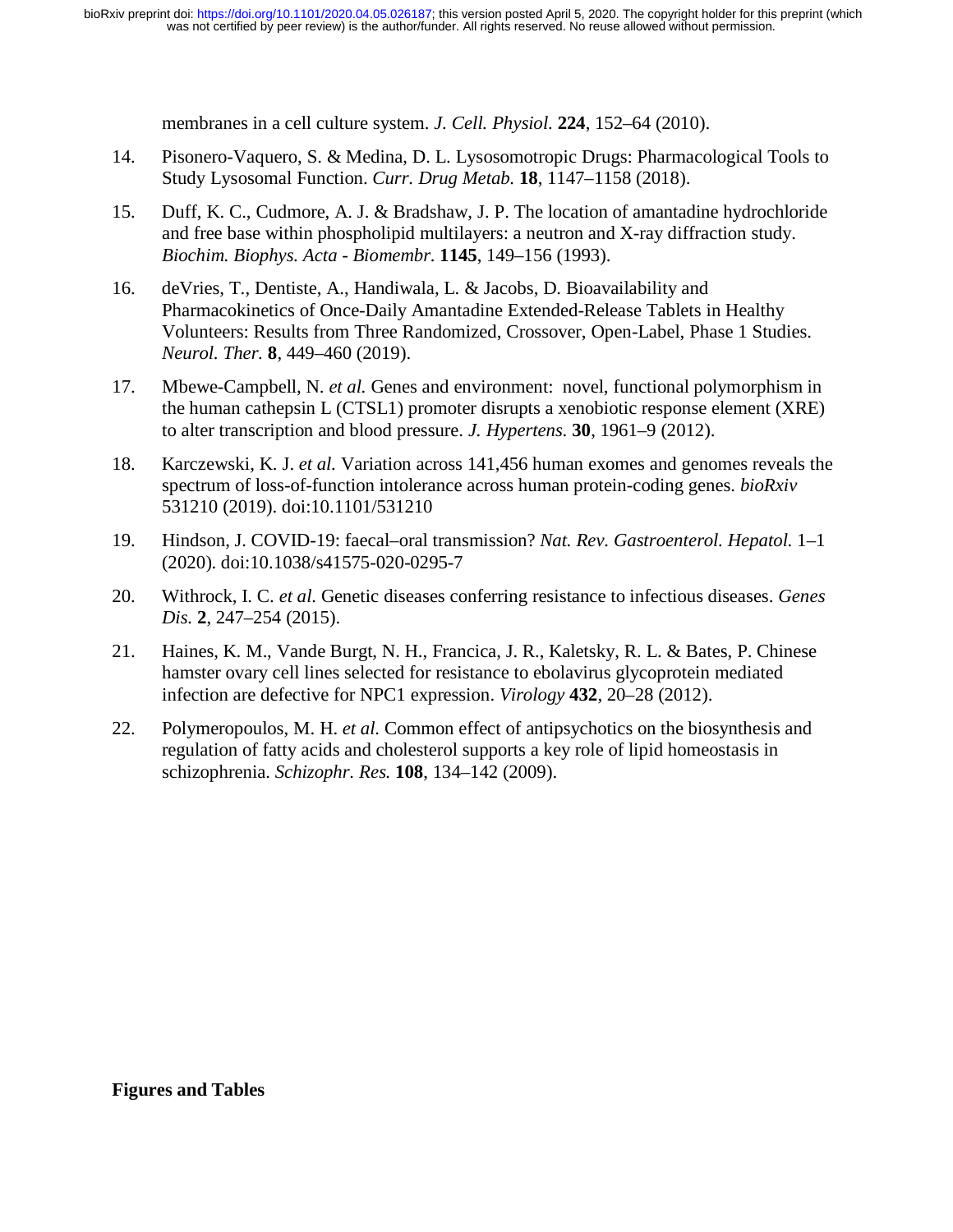

*Figure 1 Notable difference in over-representation of genes with downregulated expression across lysosome pathway genes* 

Table 1. List of top drugs affecting CTSL downregulation

| $_{\nu_{\nu g I}}$             | log2( | $T\mathrm{SL}$<br>log2( |         |
|--------------------------------|-------|-------------------------|---------|
| <b>Baclofen</b>                | 9.58  | 10.40                   | $-0.82$ |
| Triprolidine Hydrochloride     | 9.54  | 10.33                   | $-0.79$ |
| <b>Brompheniramine Maleate</b> | 9.57  | 10.33                   | $-0.75$ |
| Amantadine Hydrochloride       | 9.62  | 10.33                   | $-0.70$ |
| Phenytoin                      | 9.56  | 10.26                   | $-0.70$ |
| Atropine Sulfate               | 9.63  | 10.33                   | $-0.70$ |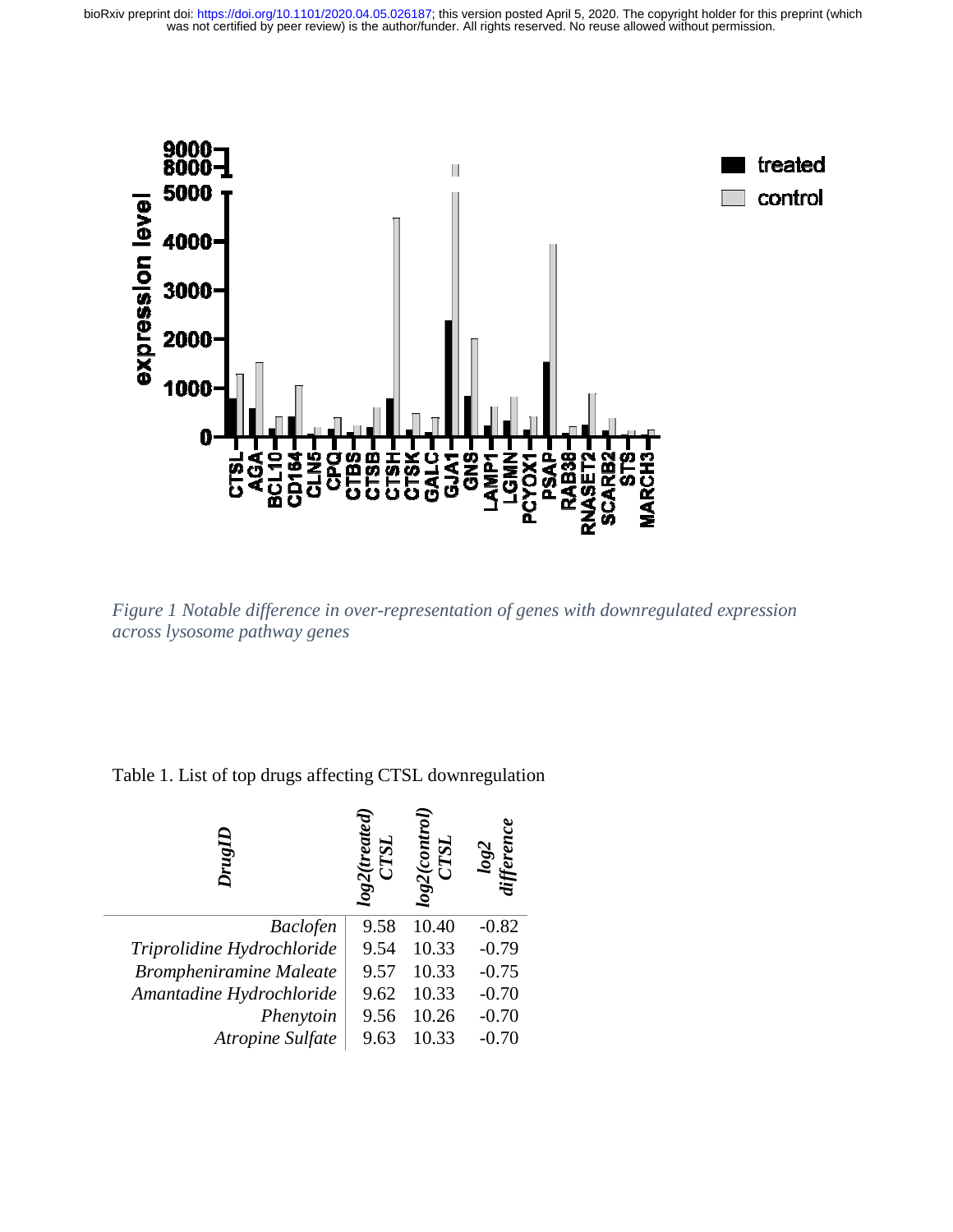## Table 2.

| Term              | Category                                                            | Count | Pathway<br>$\%$ | Fold<br>Enrichmo | P-value           | P-value<br>onferroi  | $P-value$<br>Enn |
|-------------------|---------------------------------------------------------------------|-------|-----------------|------------------|-------------------|----------------------|------------------|
|                   | GO:0005764~lysosome   GOTERM_CC_DIRECT 21 5.19 4.42 6.65E- 2.49E-05 |       |                 |                  | 08                |                      | 9.19E-05         |
| Lysosome          | <b>UP_KEYWORDS</b>                                                  | 19    | 4.69            |                  | 06                | 3.75 3.77E- 0.001389 | 0.005193         |
| hsa04142:Lysosome | KEGG_PATHWAY                                                        |       | 14 3.46         |                  | 4.37 1.55E-<br>05 | 0.003425             | 0.019698         |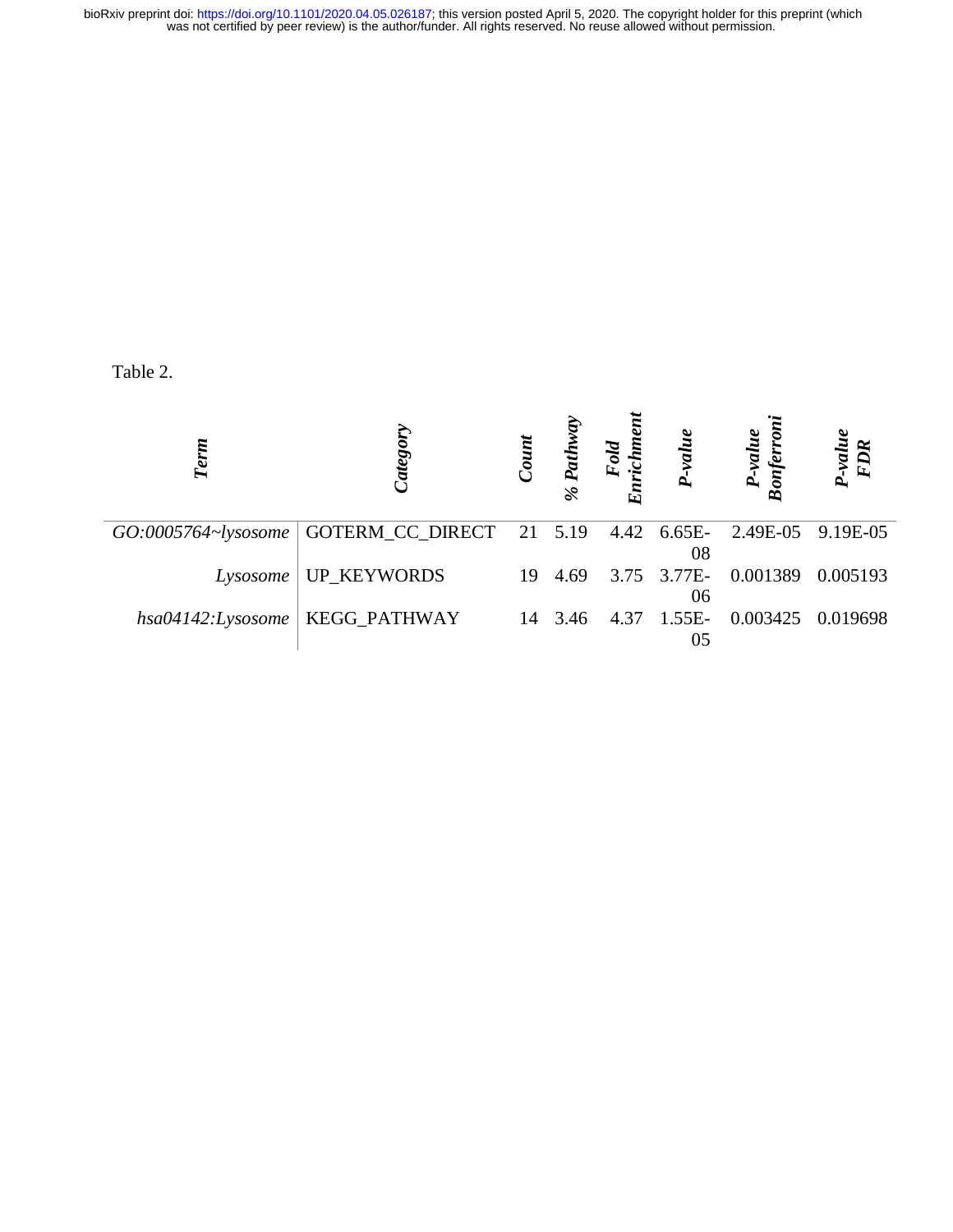Table 3. The below pathway schematic furthermore shows LAMP.

| Gene                           | Probeid                        | $avg\_tx$ ( $log2$ ) |       | diff (log2 |
|--------------------------------|--------------------------------|----------------------|-------|------------|
| <b>CTSH</b>                    | $202295$ <sub>-S</sub>         | 9.62                 | 12.13 | $-2.51$    |
|                                | at                             |                      |       |            |
| <b>GALC</b>                    | 204417_at                      | 6.58                 | 8.64  | $-2.06$    |
| <b>RNASET2</b>                 | 217983_s_                      | 8                    | 9.82  | $-1.81$    |
| <b>CTSK</b>                    | at<br>202450_s_                | 7.09                 | 8.9   | $-1.81$    |
|                                | at                             |                      |       |            |
| <b>GJA1</b>                    | 201667_at                      | 11.23                | 12.99 | $-1.76$    |
|                                | $204085$ <sub>_S</sub> _       | 5.93                 | 7.67  | $-1.74$    |
| ceroid-lipofuscinosis          | at                             |                      |       |            |
| <b>SCARB2</b><br><b>AGA</b>    | 201647_s_                      | 6.97                 | 8.6   | $-1.63$    |
|                                | at                             |                      |       |            |
|                                | $204333$ <sub>_S</sub> _       | 6.57                 | 8.17  | $-1.6$     |
|                                | at                             |                      |       |            |
| ceroid-lipofuscinosis          | $214252$ <sub>_S</sub> _<br>at | 6.13                 | 7.71  | $-1.57$    |
| MAR3                           | 213256_at                      | 5.55                 | 7.12  | $-1.57$    |
| <b>PCYOX1</b>                  | 203803_at                      | 7.15                 | 8.71  | $-1.57$    |
| C P Q                          | 203501_at                      | 6.41                 | 7.96  | $-1.55$    |
|                                | 213274_s_                      | 7.75                 | 9.23  | $-1.48$    |
| <b>CTSB</b>                    | at                             |                      |       |            |
|                                | $203767$ <sub>-S</sub>         | 5.55                 | 7.02  | $-1.47$    |
| steroid sulfatase (microsomal) | at                             |                      |       |            |
| <b>LAMP1</b>                   | $201551$ <sub>_S</sub> _       | 7.87                 | 9.27  | $-1.4$     |
|                                | at                             |                      |       |            |
| <b>AGA</b>                     | 204332 <sub>_S_</sub>          | 9.18                 | 10.57 | $-1.39$    |
|                                | at<br>216064_s_                | 8.12                 | 9.5   | $-1.38$    |
| <b>AGA</b>                     | at                             |                      |       |            |
|                                | 200866_s_                      | 10.59                | 11.95 | $-1.36$    |
| <b>PSAP</b>                    | at                             |                      |       |            |
| <b>LGMN</b>                    | $201212$ _at                   | 8.33                 | 9.68  | $-1.35$    |
| C P Q                          | $208454$ <sub>_S_</sub>        | 7.3                  | 8.65  | $-1.34$    |
|                                | at                             |                      |       |            |
| <b>CD164</b><br><b>CTBS</b>    | $208654$ <sub>-S</sub>         | 8.7                  | 10.04 | $-1.34$    |
|                                | at                             |                      |       |            |
|                                | 218924 <sub>_S_</sub><br>at    | 6.59                 | 7.91  | $-1.32$    |
| <b>RAB38</b>                   | 219412_at                      | 6.51                 | 7.81  | $-1.3$     |
|                                |                                |                      |       |            |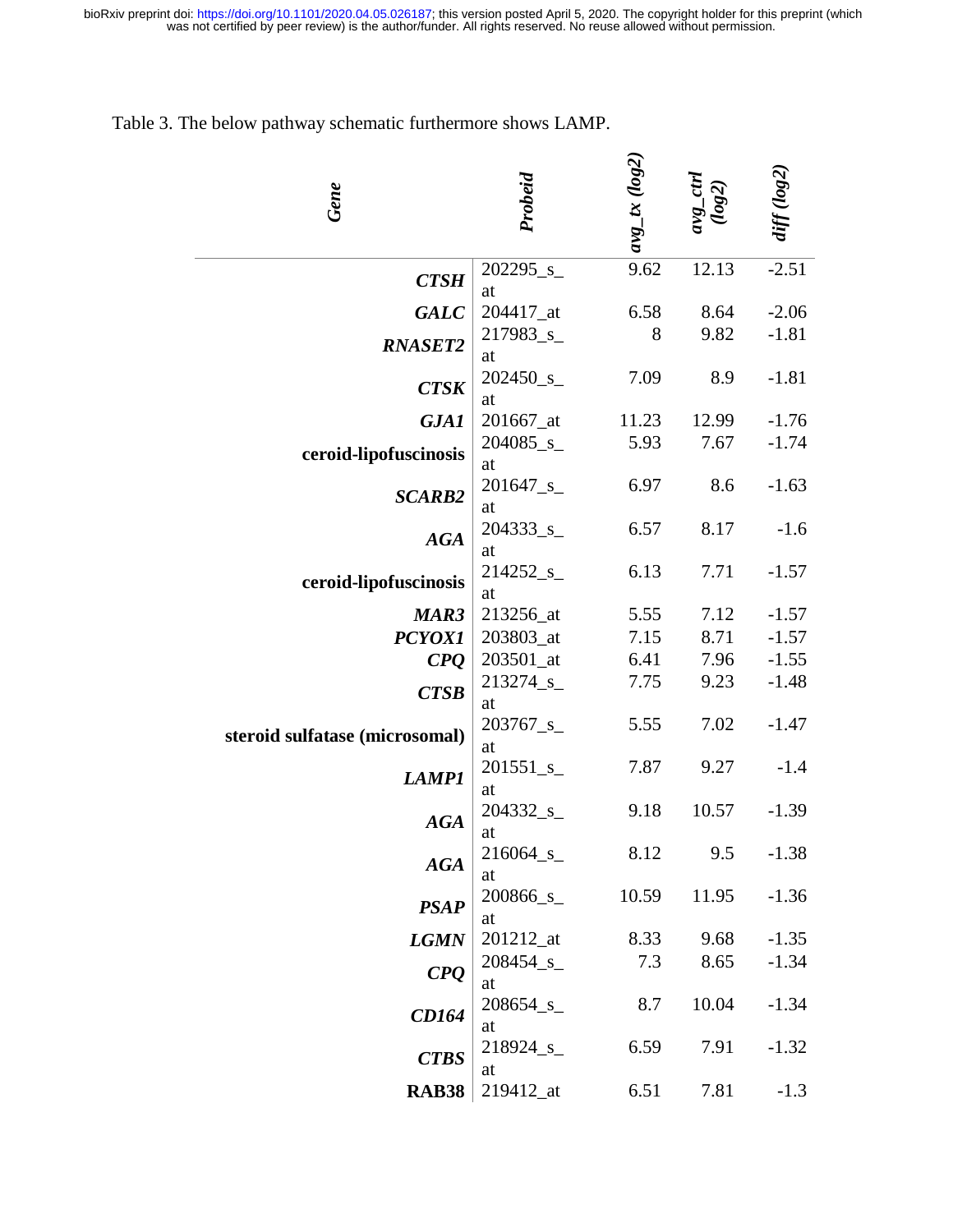| $N$ -acetyl-6-sulfatase   212334_at |                          | 9.71 | - 10.97 | $-1.27$ |
|-------------------------------------|--------------------------|------|---------|---------|
|                                     | <b>BCL10</b>   205263_at | 7.44 | 8.69    | $-1.25$ |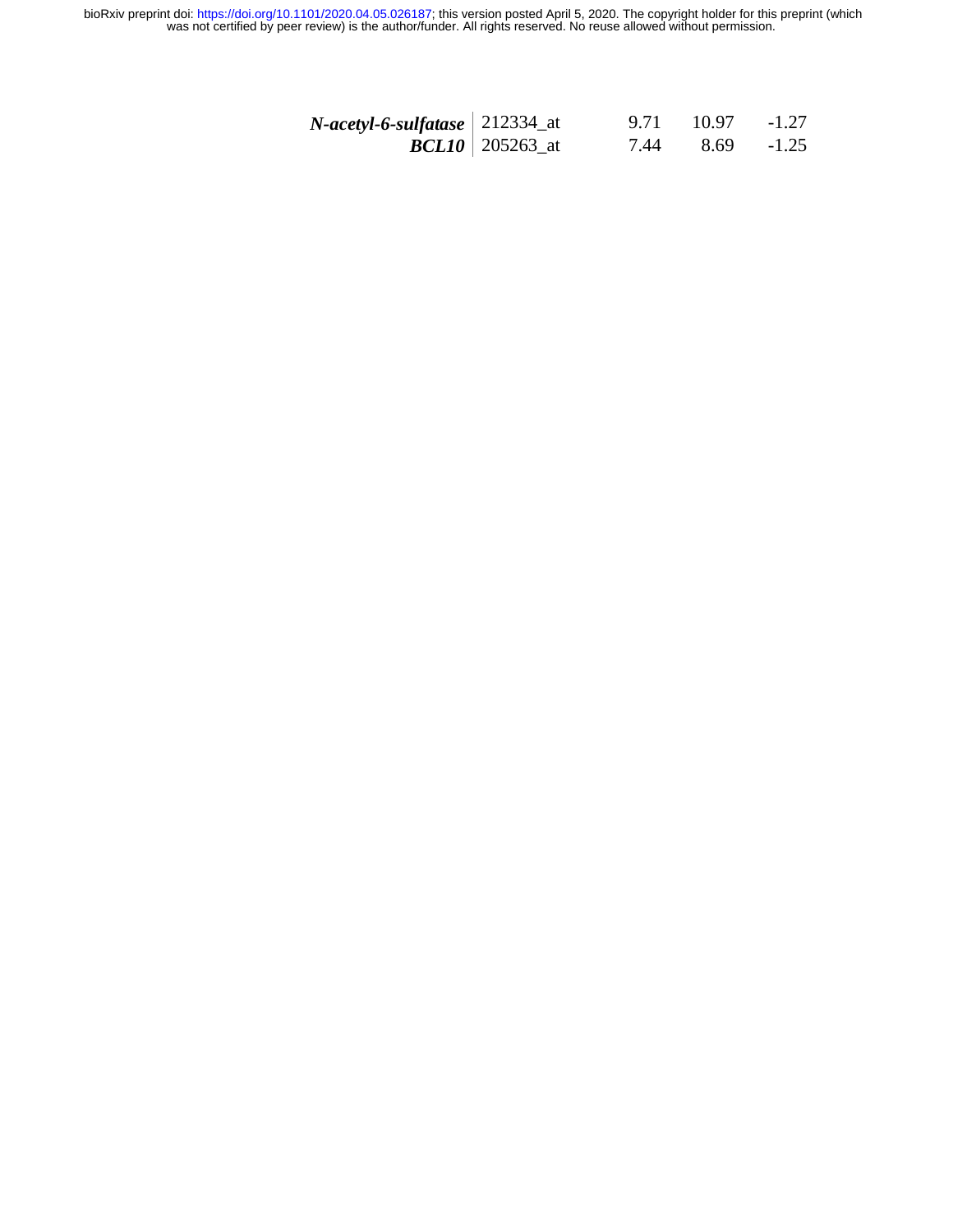England Skin

montagement



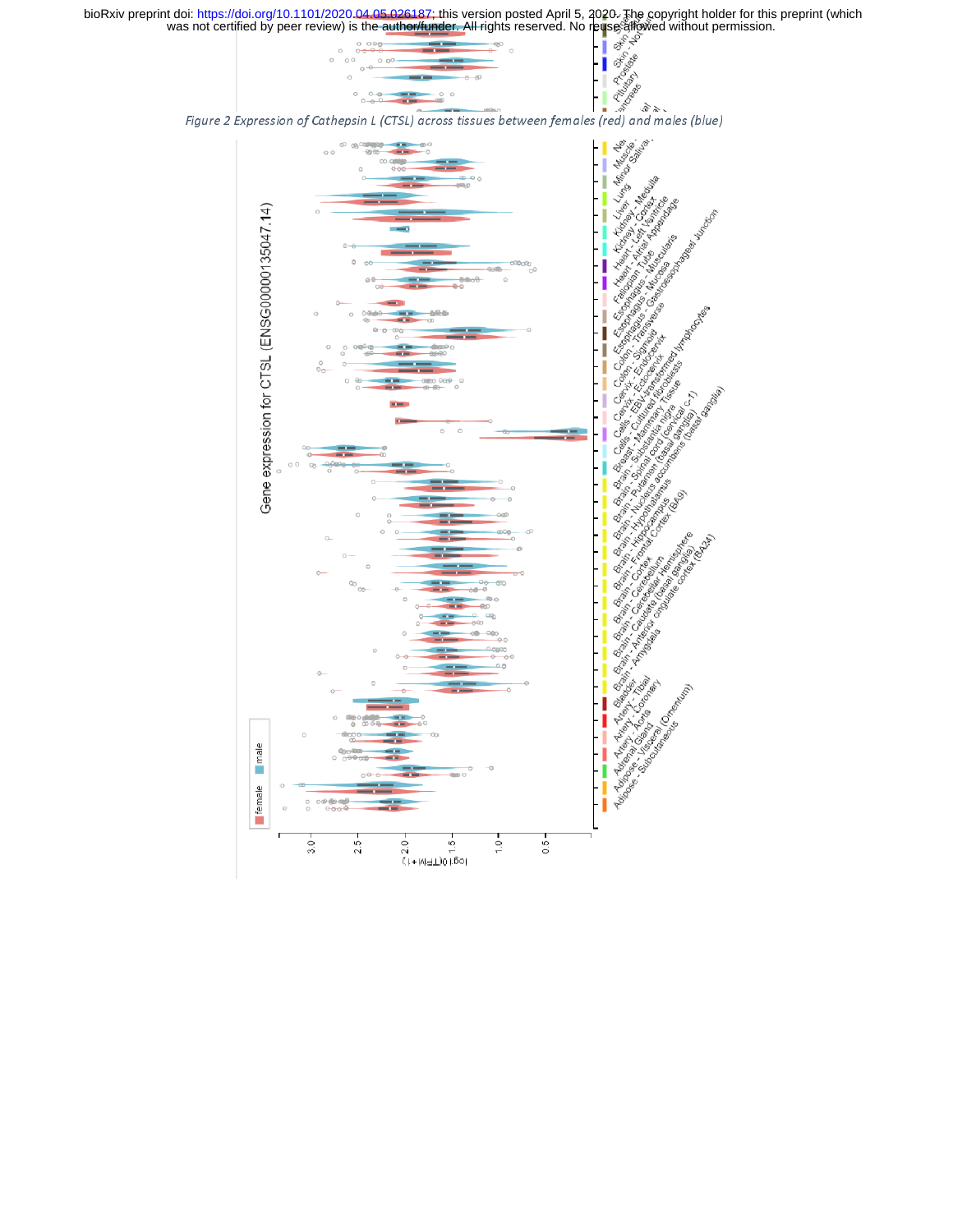# Supplementary Material



*S Figure 1a*